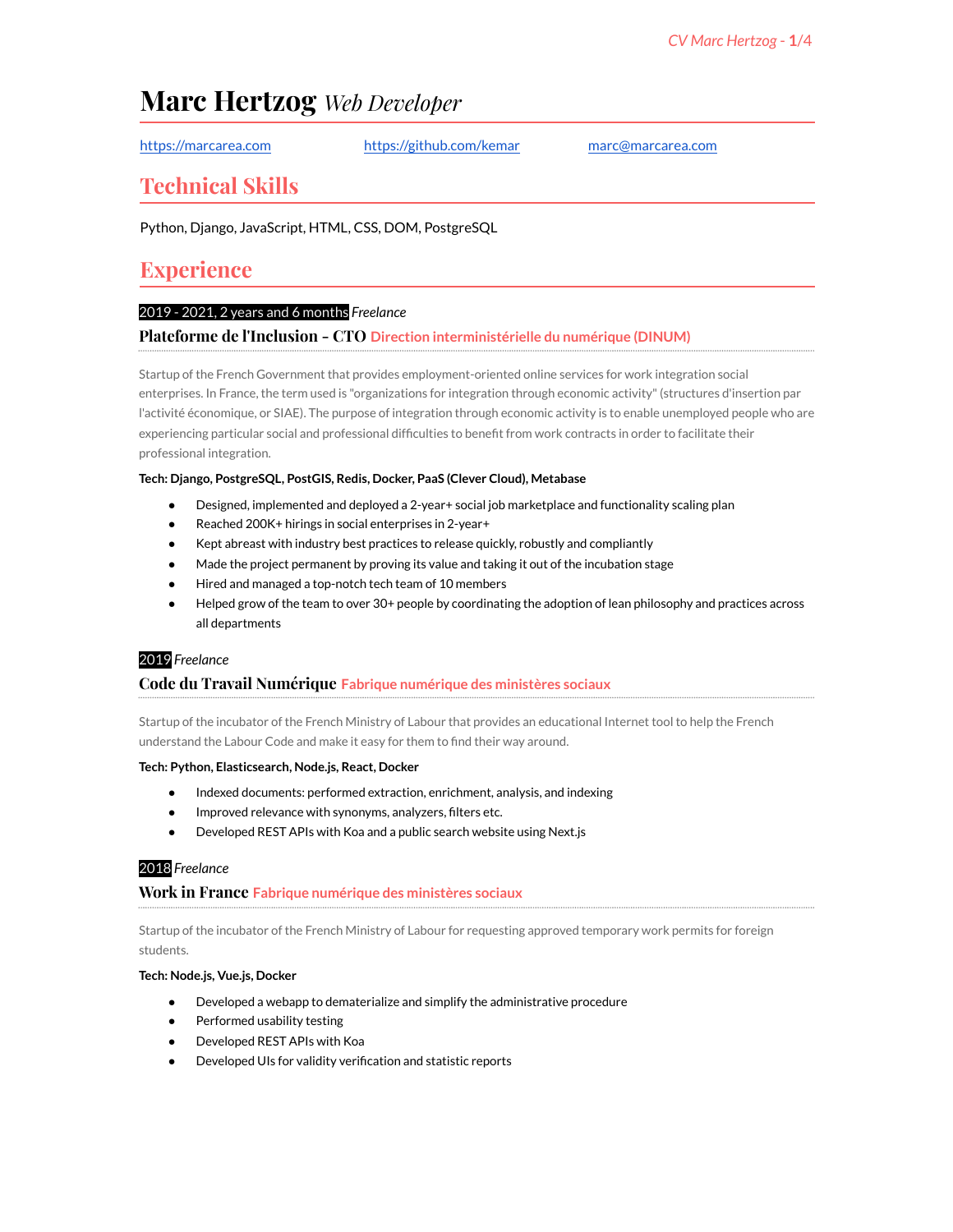## 2017 *Freelance*

### **La Bonne Boite Pôle emploi**

Startup of Pole Emploi (a French governmental agency) that offers a new way for unemployed people to look for a job by searching for companies that have a high "hiring potential".

#### **Tech: Python, Flask, MariaDB, Elasticsearch, HTML, CSS**

- Incorporated the authentication mechanism with 3rd party OAuth 2.0/OpenID Connect providers
- Migrated MariaDB from utf8 to utf8mb4
- Implemented SQLAIchemy to handle DB migrations
- Improved security (migrated to HTTPS, upgraded dependencies, added CSRF protection, etc.)
- Refactored the frontend CSS code and developed a style guide

## 2016 *Freelance*

### **Accélérateur L'Atelier BNP Paribas BNP Paribas**

Startups incubator of BNP Paribas, a French international banking group.

**Tech: Django, MySQL, Redis, jQuery**

- Fully automated the onboarding process of startups to speed up their selection
- Used Redis to implement a queue to send emails asynchronously in the background with workers

### 2016 *Freelance*

### **Chauffeur Privé Transcovo**

French ride-hailing app (biggest French Uber rival).

#### **Tech: Node.js, MongoDB, Heroku**

- Developed the loyalty program for 190K customers
- Exposed the loyalty program for mobile apps as REST API endpoints with Node.js
- Fully automated the onboarding process of drivers

## 2015 *Freelance*

#### **Oscaro.com Oscaro**

French e-commerce company, leader in the sale of automotive parts.

#### **Tech: Django, PostgreSQL, AngularJS**

- Created the checkout UI using AngularJS, from mockups to code
- Developed a reusable autocomplete component to search for products

#### 2014 *Freelance*

#### **Ailium Diptyque**

SaaS solution that automates the entire flight scheduling process and is compliant with EU-OPS. **Tech: Django, PostgreSQL, AWS, jQuery, Bootstrap**

- Conceptualized and coded the webapp and its database structure
- Integrated various 3rd party APIs (SparkPost, Open Exchange Rates, Ask Geo, Sentry)
- Developed advanced HTML/CSS UIs to display crew calendars and timelines of flights
- Implemented timezone management throughout the webapp
- Provided assistance in the recruitment of a Django developer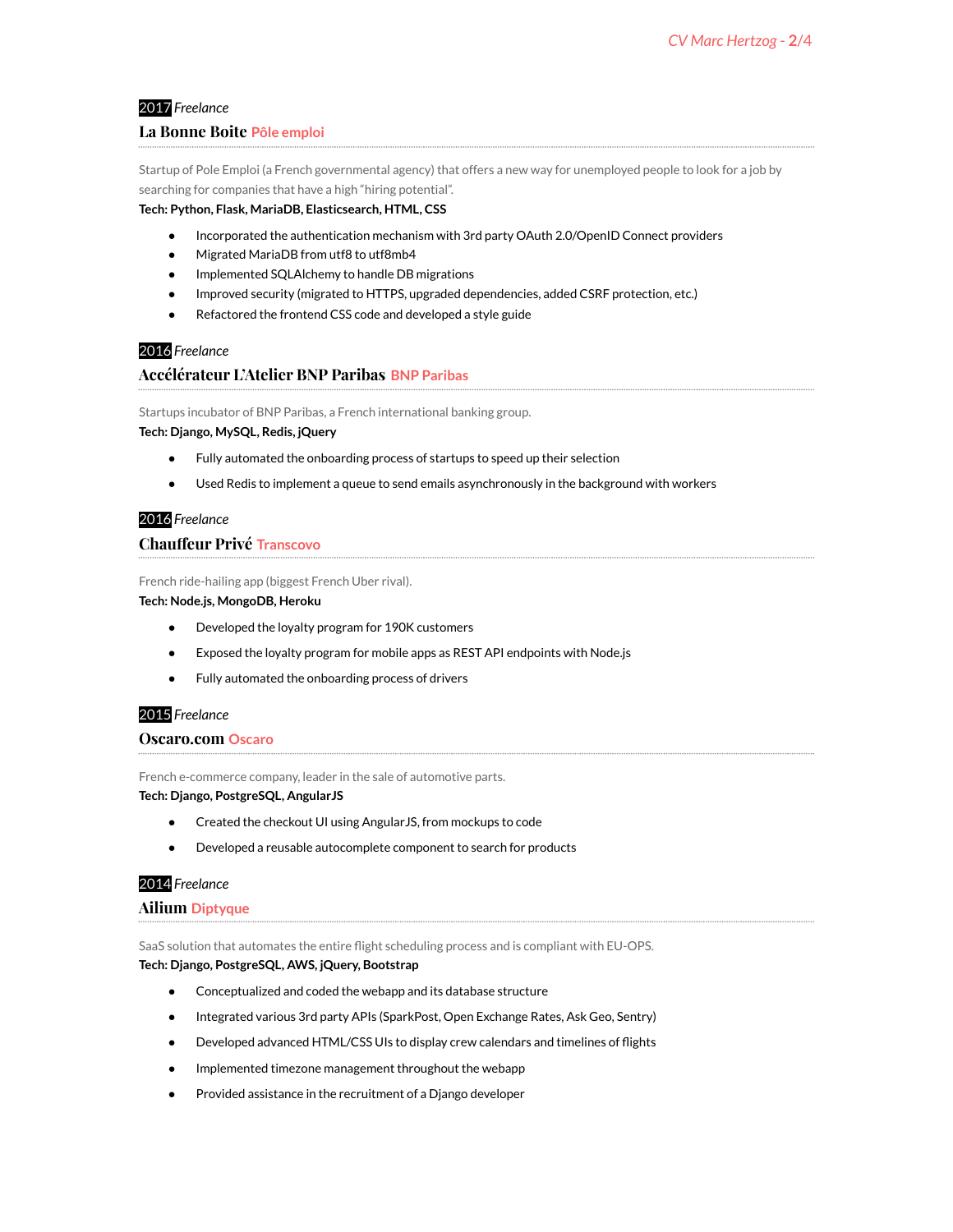## 2013 *Freelance*

## **Club SeLoger Neuf Revolunet**

A prototype for a French leading real estate online portal, whose purpose was to sell new housing. **Tech: Django, MySQL**

## ● Developed an e-commerce prototype within 20 days using Django

● Integrated Ogone for payment and implemented the checkout process

## 2012 *Freelance*

**Autolib' Polyconseil**

#### Electric car sharing service in Paris.

**Tech: Django, PostgreSQL, Vue.js**

- Developed an internal SPA with Vue.js for incident management, from mockups to code
- Integrated with 3rd party APIs such as the Google Maps API
- Developed a vue-gettext plugin to translate Vue.js aps with gettext

## 2011 *Freelance*

## **BforBank Crédit Agricole**

French online bank, subsidiary of the Crédit Agricole group.

## **Tech: HTML, CSS**

● Designed and developed reusable HTML/CSS components a mobile website

### 2010 *Freelance*

#### **Taxeo Agence Fantom**

A solution to get your company's foreign VAT back.

#### **Tech: Django, MySQL**

- Developed a website on top of an SAP Enterprise Resource Planning
- Developed an HTML/CSS style guide
- Gathered and led a team of 3 to execute and achieved delivery in an effective manner

## Since 2009 *Freelance*

### **Some Freelance Clients At various times**

Golf-minute (co-founder), Immomig, L33 Networks, Learngest, Netmeno, Orfeo, Pilot, PopCorn Pages (co-founder), **SameStory** 

#### 2006 - 2008, 2 years *Employee*

### **Gandi Web Developer**

French company providing domain name registration, web hosting, and related services.

#### **Tech: Perl, MySQL, JavaScript**

- Developed web UIs to manage domains and hosting using Perl with Catalyst for the backend
- Integrated a new design using XHTML, CSS and JavaScript